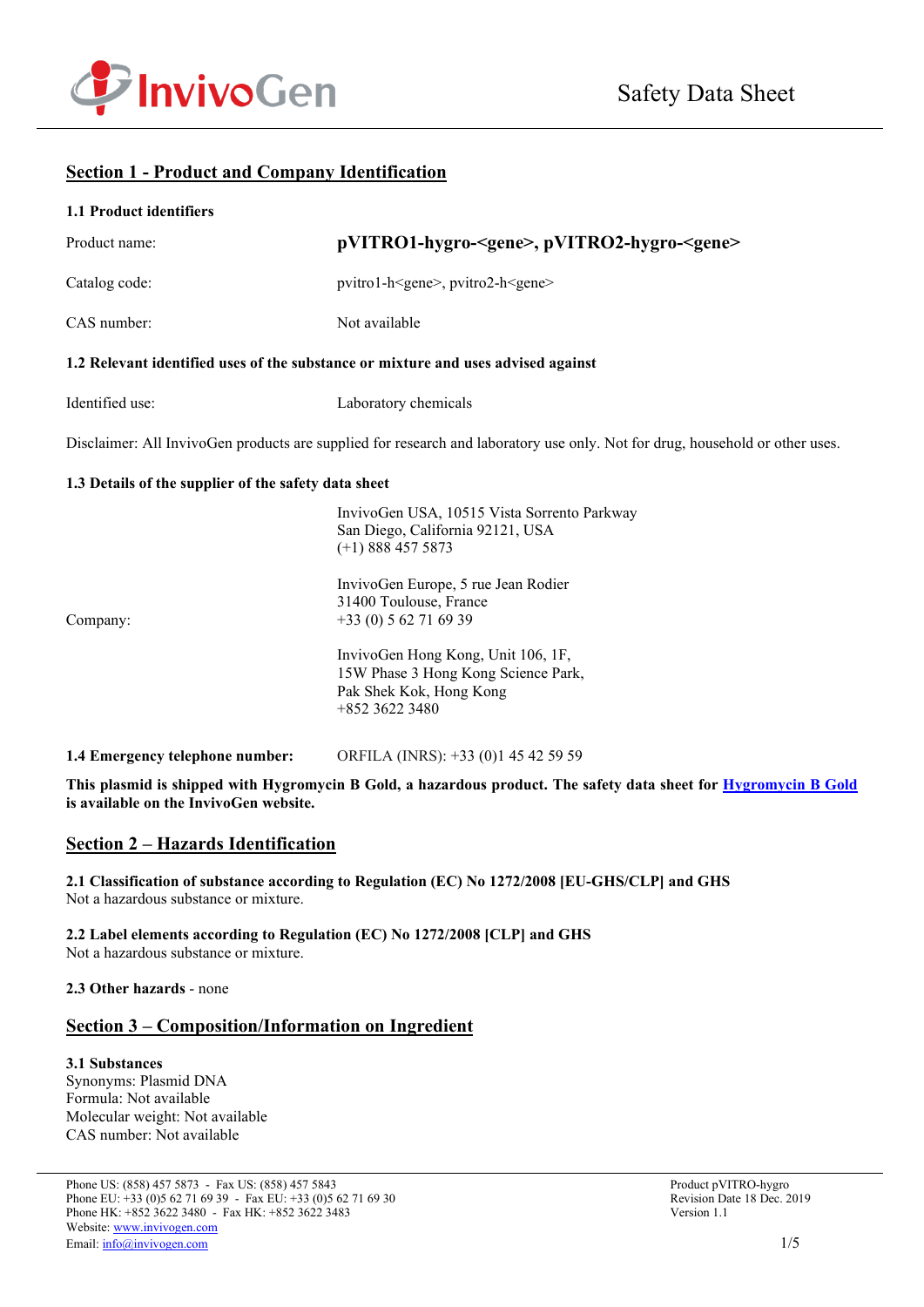

# **Section 4 – First Aid Measures**

### **4.1 Description of first aid measures**

**General advice:** Consult a physician. Show this safety data sheet to the doctor in attendance. Move out of dangerous area. **If inhaled:** If breathed in, remove to fresh air. If not breathing, give artificial respiration. Consult a physician. **In case of skin contact:** Wash skin with soap and plenty of water. Consult a physician. **In case of eye contact:** Rinse thoroughly with plenty of water for at least 15 minutes and consult a physician.

**If swallowed:** Do NOT induce vomiting. Never give anything by mouth to an unconscious person. Rinse mouth with water. Consult a physician.

#### **4.2 Most important symptoms and effects, both acute and delayed**

The most important known symptoms and effects are described in the labeling (see section 2.2) and/or in section 11.

#### **4.3 Indication of any immediate medical attention and special treatment needed** No data available

## **Section 5 – Fire Fighting Measures**

### **5.1 Extinguishing media**

**Suitable extinguishing media:** Use water spray, carbon dioxide, dry chemical powder or appropriate foam.

### **5.2 Specific hazards arising from the chemical**

No data available

### **5.3 Special Firefighting Procedures**

Wear self-contained breathing apparatus for firefighting if necessary.

## **Section 6 – Accidental Release Measures**

### **6.1 Personal precautions, protective equipment and emergency**

Use personal protective equipment. Avoid breathing vapors, mist or gas. Ensure adequate ventilation. Remove all sources of ignition. Evacuate personnel to safe areas. Beware of vapors accumulating to form explosive concentrations. Vapors can accumulate in low areas.

For personal protection see section 8.

### **6.2 Environmental precautions**

Prevent further leakage or spillage if safe to do so. Do not let product enter drains.

### **6.3 Methods and materials for containment and cleaning up**

Soak up with inert absorbent material and dispose of as hazardous waste. Keep in suitable, closed containers for disposal according to local regulations (see section 13).

### **6.4 Reference to other sections**

For disposal see section 13.

## **Section 7 – Handling and Storage**

### **7.1 Precautions for safe handling**

Provide appropriate exhaust ventilation at places where dust is formed. For precautions see section 2.2.

### **7.2 Conditions for safe storage, including any incompatibilities**

Keep container tightly closed in a dry and well-ventilated place. Recommended storage temperature: -20 °C.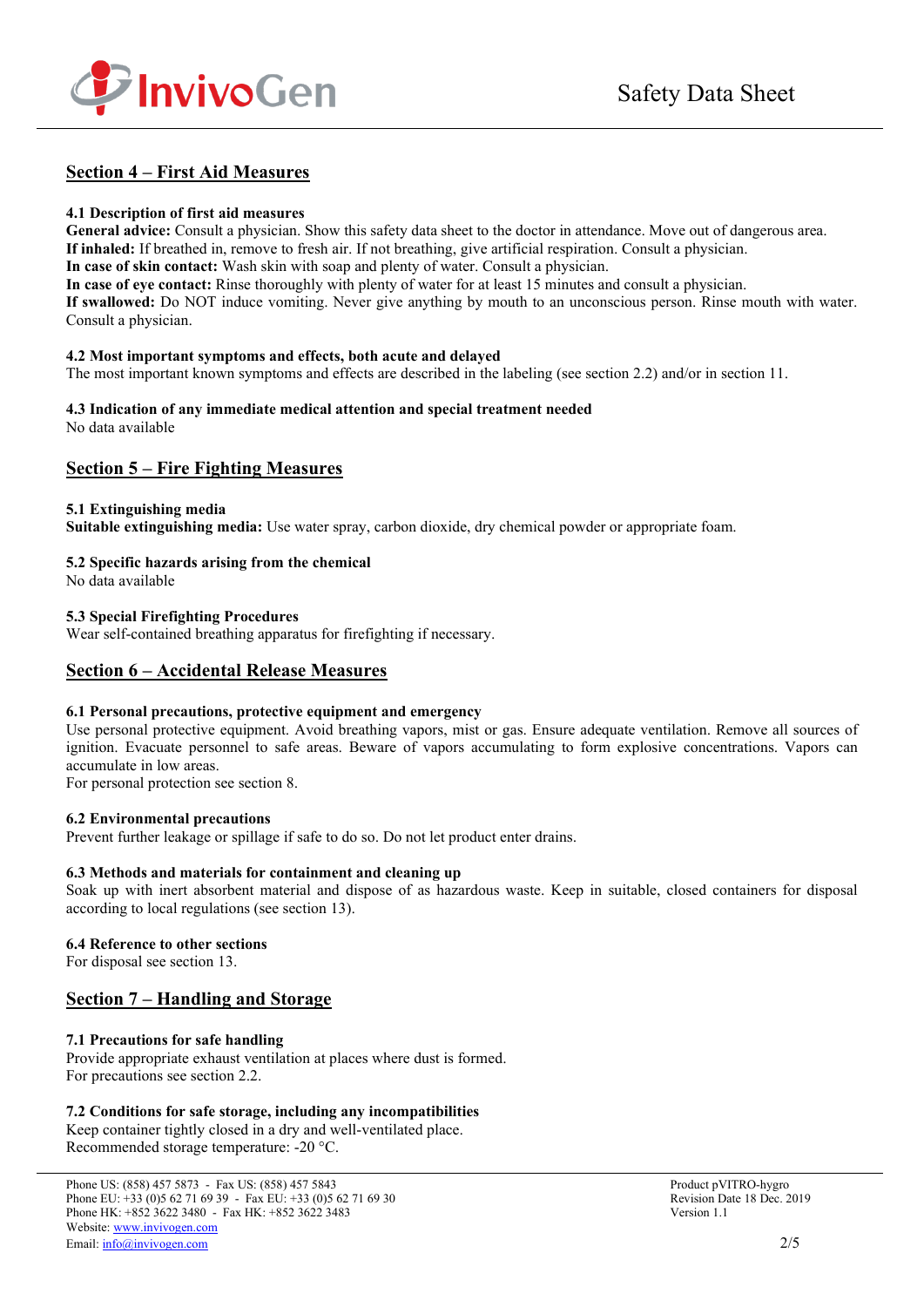

## **7.3 Specific end use(s)**

Apart from the uses mentioned in section 1.2 no other specific uses are stipulated.

## **Section 8 – Exposure Controls/PPE**

### **8.1 Control parameters**

#### **Components with workplace control parameters**

Contains no substances with occupational exposure limit values.

#### **8.2 Exposure controls**

**Appropriate engineering controls** General industrial hygiene practice.

## **Personal protective equipment**

#### **Eye/face protection**

Use equipment for eye protection tested and approved under appropriate government standards such as NIOSH (US) or EN 166(EU).

#### **Skin protection**

Handle with gloves. Gloves must be inspected prior to use. Use proper glove removal technique (without touching glove's outer surface) to avoid skin contact with this product. Dispose of contaminated gloves after use in accordance with applicable laws and good laboratory practices. Wash and dry hands.

### **Body Protection**

Choose body protection in relation to its type, to the concentration and amount of dangerous substances, and to the specific workplace. The type of protective equipment must be selected according to the concentration and amount of the dangerous substance at the specific workplace.

### **Respiratory protection**

Respiratory protection is not required. Where protection from nuisance levels of dusts are desired, use type N95 (US) or type P1 (EN 143) dust masks. Use respirators and components tested and approved under appropriate government standards such as NIOSH (US) or CEN (EU).

### **Control of environmental exposure**

Do not let product enter drains.

## **Section 9 – Physical/Chemical Properties**

### **9.1 Information on basic physical and chemical properties**

**Appearance** Physical state: Solid Color: White **Safety Data** Odor: No data available Odor threshold: No data available pH: No data available Melting point/freezing point: No data available Initial boiling point and boiling range: No data available Flash point: No data available Evaporation rate: No data available Flammability: No data available Upper/lower flammability or explosive limits: No data available Vapor pressure: No data available Relative density: No data available Solubility in water:  $1 \mu g / \mu l$ Partition coefficient (n-octanol/water): No data available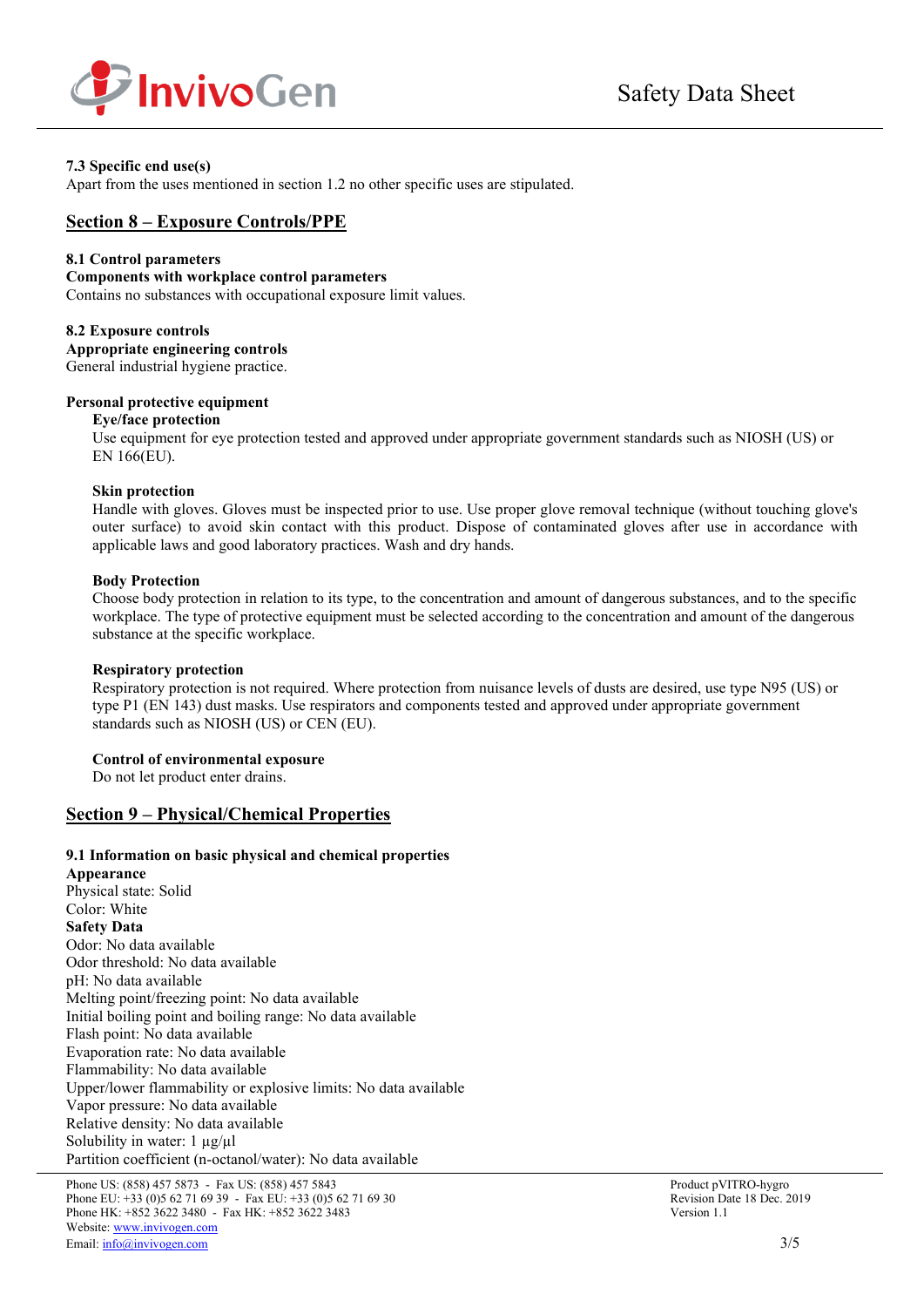

Autoignition temperature: No data available Decomposition temperature: No data available Viscosity: No data available

### **9.2 Other safety information**

no data available

## **Section 10 – Stability and Reactivity**

**10.1 Reactivity:** No data available **10.2 Chemical stability:** Stable under recommended storage conditions. **10.3 Possibility of hazardous reactions:** No data available **10.4 Conditions to avoid:** No data available **10.5 Incompatible materials:** No data available **10.6 Hazardous decomposition products:** No data available **In case of fire:** See section 5

## **Section 11 – Toxicological Information**

## **11.1 Information on toxicological effects**

**Acute toxicity:** Oral LD50: No data available Inhalation LC50: No data available Dermal LD50: No data available Other information on acute toxicity: No data available **Skin corrosion/irritation:** No data available **Serious eye damage/irritation:** No data available **Respiratory or skin sensitization:** No data available **Germ cell mutagenicity:** No data available **Carcinogenicity:** No data available **Reproductive toxicity:** No data available **Additional information:** No data available

# **Section 12 – Ecological Information**

**12.1 Toxicity:** No data available

**12.2 Persistence and degradability:** No data available

**12.3 Bioaccumulative potential:** No data available

**12.4 Mobility in soil:** No data available

**12.5 Results of PBT and vPvB assessment:** PBT/vPvB assessment not available as chemical safety assessment not required or not conducted.

**12.6 Other adverse effects:** No data available

## **Section 13 – Disposal Considerations**

## **13.1 Waste treatment methods**

**Product:** Observe all federal, state and local environmental regulations. Contact a licensed professional waste disposal service to dispose of this material. Must not be disposed of together with household garbage. **Contaminated Packaging:** Dispose of as unused product.

## **Section 14 – Transport Information**

| 14.1 UN number |               |           |           |
|----------------|---------------|-----------|-----------|
| $ADR/RID: -$   | $DOT$ (US): - | $IMDG: -$ | $IATA: -$ |

Phone US: (858) 457 5873 - Fax US: (858) 457 5843<br>
Phone EU: +33 (0)5 62 71 69 39 - Fax EU: +33 (0)5 62 71 69 30<br>
Revision Date 18 Dec. 2019 Phone EU:  $+33(0)562716939$  - Fax EU:  $+33(0)562716930$ Phone HK: +852 3622 3480 - Fax HK: +852 3622 3483 Version 1.1 Website[: www.invivogen.com](http://www.invivogen.com/) Email[: info@invivogen.com](mailto:info@invivogen.com) 4/5